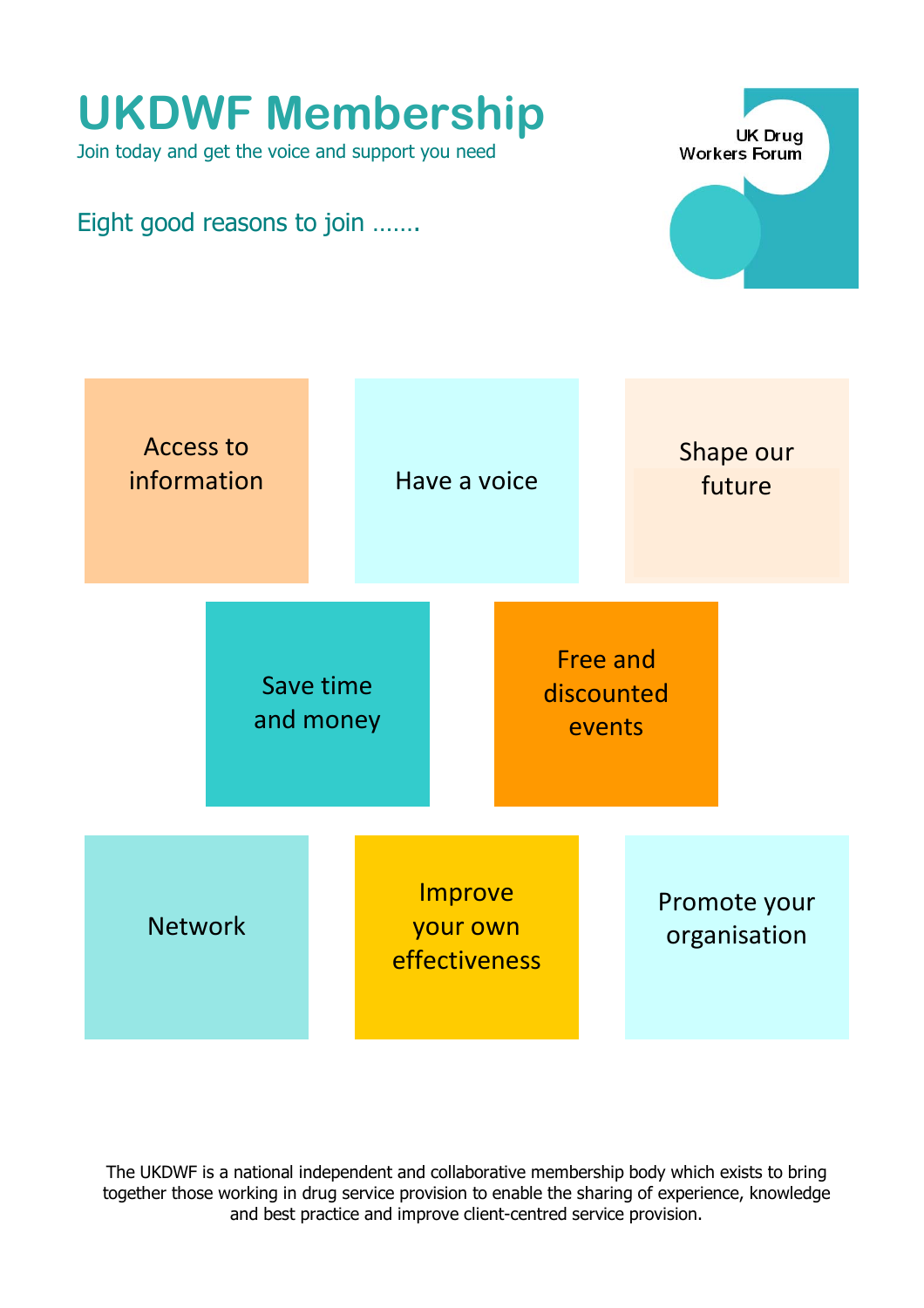# Reasons to join:



### **1 Access to information guidance and support via:**

- Forum website Forum networks Forum publications Forum events
- 
- 

#### **2 Have a voice:**

 Through the Forum, you can influence the development of government policy. The Forum acts as a nationally recognised consultation group for policy makers, providing a national response to government policy in practice based on representation of member experience and feedback. We exist to debate delivery of new initiatives and disseminate best practice amongst members.



#### **3 Shape our future:**

 The Forum exists to support its members. You can influence the work we do and our future development to better serve your needs by keeping us up to date on how your needs are changing and the support that you need.



#### **4 Save time and money:**

- Save time in trawling through piles of information to find what you need. We will keep you updated on key issues within the sector via our publications and website.
- Save money for your organisation by benefiting from member discounts for advertising events, recruitment and promotions on the Forum website and in the Forum's Newsletter.



#### **5** Free and discounted events:

 Our events range from bi-monthly Regional Forums held in different parts of the country to our Annual National Conference with around 300 attendees each year. We can also stage a purpose-designed Regional Conference in your locality to serve particular local needs. Attendance at Regional Forums is free of charge to members.

#### **6 Networking:**

 Through our Annual National Conference and bi-monthly regional forums we offer great networking opportunities to share best practice and raise issues of concern as well as bringing together those working in the different sectors within this vast and complex field.

#### **7 Improve your own effectiveness:**

We can support your own professional development through your participation in the Annual National Conference and the provision of informal training at regional forums. We can also signpost to specific and appropriate training providers and resources to assist your career development, playing a positive role in performance improvement.

#### **8 Promote your organisation:**

 We can advertise your organisation's website by appearing on our list of members on the UKDWF website. We can raise the profile and awareness of the work of your organisation by publishing articles about your work in our Newsletter.

# **Who are UKDWF members?**

Membership s made up of a diverse range of passionate, hard-working and committed organisations dedicated to improving the lives of drug misusers. Examples are: voluntary sector, police, housing, health, YOTs, prisons, government, education, DIP, treatment providers, drug services, family support, probation, young people services, researchers, courts, social care, and any others involved in drug service provision.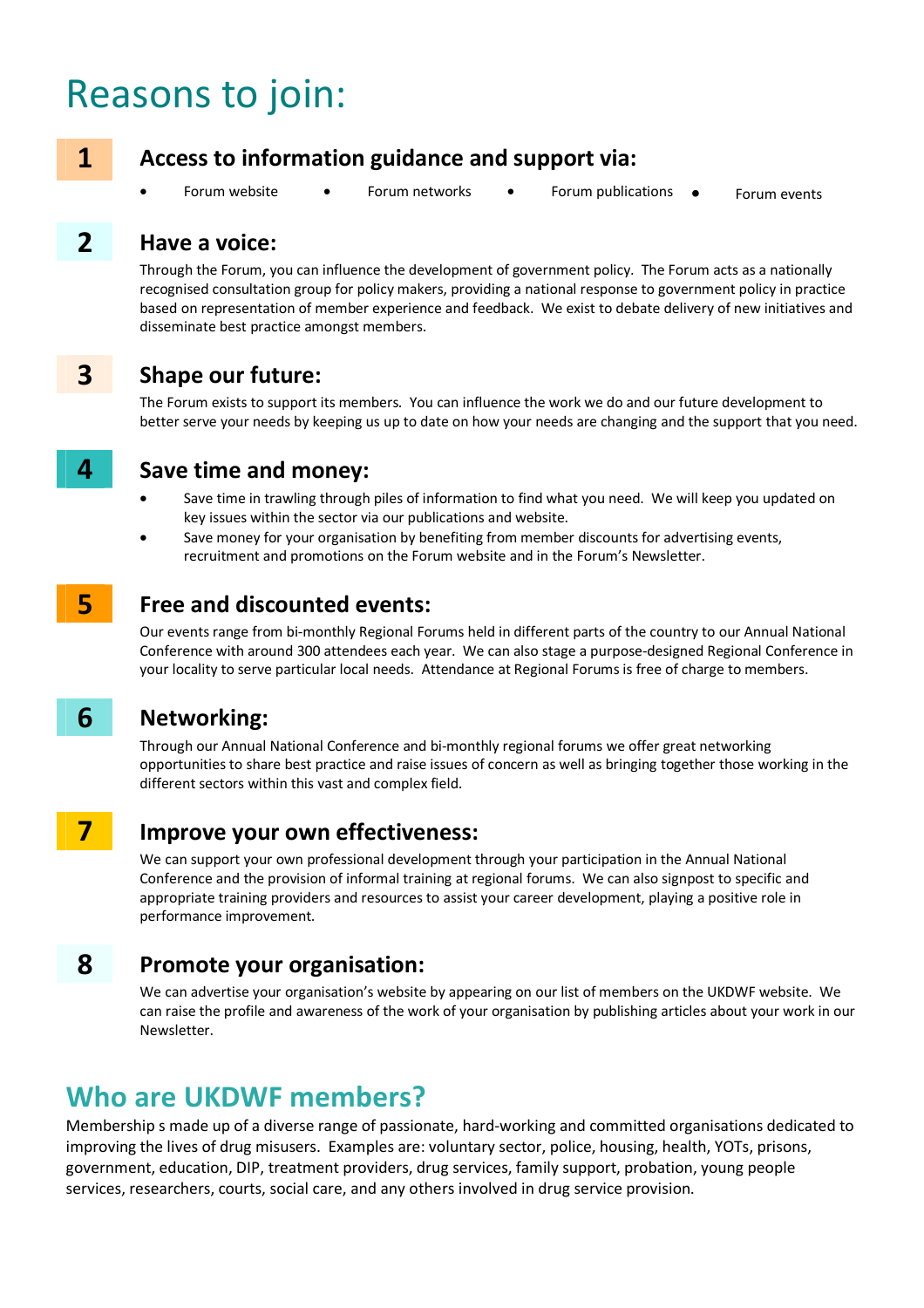We support our members by providing an environment in which they can flourish and develop. We do this by providing a wide range of information and support services as well as representing interests with government and policy makers.

# **Membership Benefits:**

Individuals and organisation join the UKDWF for various reasons. Some look for information and support whilst others enjoy the benefits of discounted and free event participation and some take advantage of the opportunity to influence government policy and legislation. Above all, our members enjoy being part of a group of likeminded individuals and organisations that share many of the same issues and challenges in their work.

All members have access to:

- Receipt of a quarterly published Newsletter, 'The Experience'
- Information, guidance and support via the membership network, website, events, and publications.
- Advice on training and development to support personal career development.
- Opportunity to share experiences with other colleagues working in this field.
- Opportunity to raise issues of concern and feedback to policy makers
- Discounted conference fees.
- Free participation in regional events (including buffet lunch).
- Free listing on the Forum website with reciprocal ink to own organisation's website.
- Discounted advertising on website and in the newsletter.

# **Membership Categories:**

| <b>Individual Membership</b> | Personal membership - enables the named individual to access all<br>membership benefits as detailed above.                                                                                                                                                                                                                                                                 |
|------------------------------|----------------------------------------------------------------------------------------------------------------------------------------------------------------------------------------------------------------------------------------------------------------------------------------------------------------------------------------------------------------------------|
|                              |                                                                                                                                                                                                                                                                                                                                                                            |
| <b>Agency Membership</b>     | Group membership – applies to (non-profit and voluntary agencies<br>and organisations).<br>Enables all drug service staff from one agency or organisation to access<br>all membership benefits as detailed above. Cost varies according to the<br>number of staff covered.                                                                                                 |
|                              |                                                                                                                                                                                                                                                                                                                                                                            |
| <b>Corporate Membership</b>  | Company membership (applies to commercial profit-making<br>organisations).<br>Enables the company to access all membership benefits as detailed<br>above, in addition to:                                                                                                                                                                                                  |
|                              | Free advertising on the Forum website<br>Discounted rates for exhibition space at the Annual Conference<br>and other Forum events (25% less than published rates).<br>Discounted rates for advertising in the Forum Newsletter (25% less<br>than published rates).<br>Sponsorship opportunities at Forum events.<br>Company logo displayed on Forum promotional materials. |

We hope you will consider joining the Forum and look forward to receiving your Membership Application.